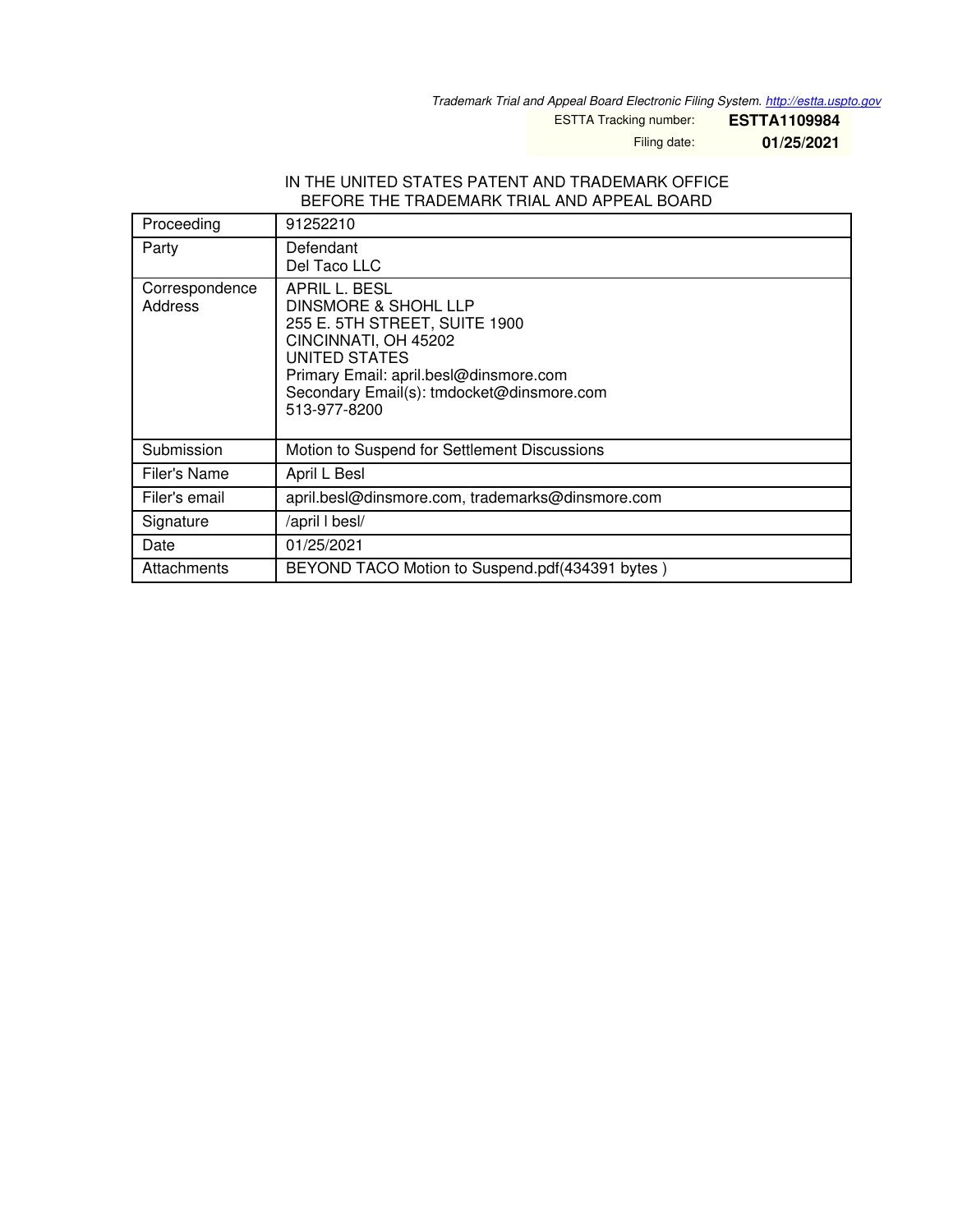## **IN THE UNITED STATES PATENT AND TRADEMARK OFFICE TRADEMARK TRIAL AND APPEAL BOARD**

**BEYOND MEAT, INC.** 

**Opposer** 

**DEL TACO, LLC** 

**vs. Serial No. 88/189921 Opposition No. 91252210** 

**Applicant.** 

## **MOTION TO SUSPEND WITH CONSENT**

**\_\_\_\_\_\_\_\_\_\_\_\_\_\_\_\_\_\_\_\_\_\_\_\_\_\_\_\_\_\_\_\_\_\_\_\_\_\_\_\_\_\_\_\_\_\_\_\_\_\_\_\_\_\_\_\_\_\_\_\_\_\_\_\_\_\_\_** 

 For purposes of allowing the parties to continue settlement negotiations, the parties hereby respectfully move under TBMP § 510.03(a) and 37 C.F.R. § 2.177(c) to suspend the above proceeding for sixty (60) days, subject to the right of either party to request resumption of the proceedings at any time.

 The foregoing is jointly requested by the parties and is not undertaken for the purposes of delay. The undersigned has conferred with counsel for Opposer via email, who has agreed to and joins in this stipulation.

 Pursuant to the Board Order on December 29, 2020, the parties further submit the following detailed report regarding their negotiations to date as requested by the Board.

 The parties have communicated regarding settlement terms since the last motion on December 18 and January 8, 17, 18, 20, 21 and 22 via email. To date, the parties have successfully negotiated the majority of the terms for a settlement agreement in light of an ongoing business relationship already existing between the parties. The pandemic coupled with recent holidays has slowed down progress, but the parties have been working diligently and collaboratively to resolve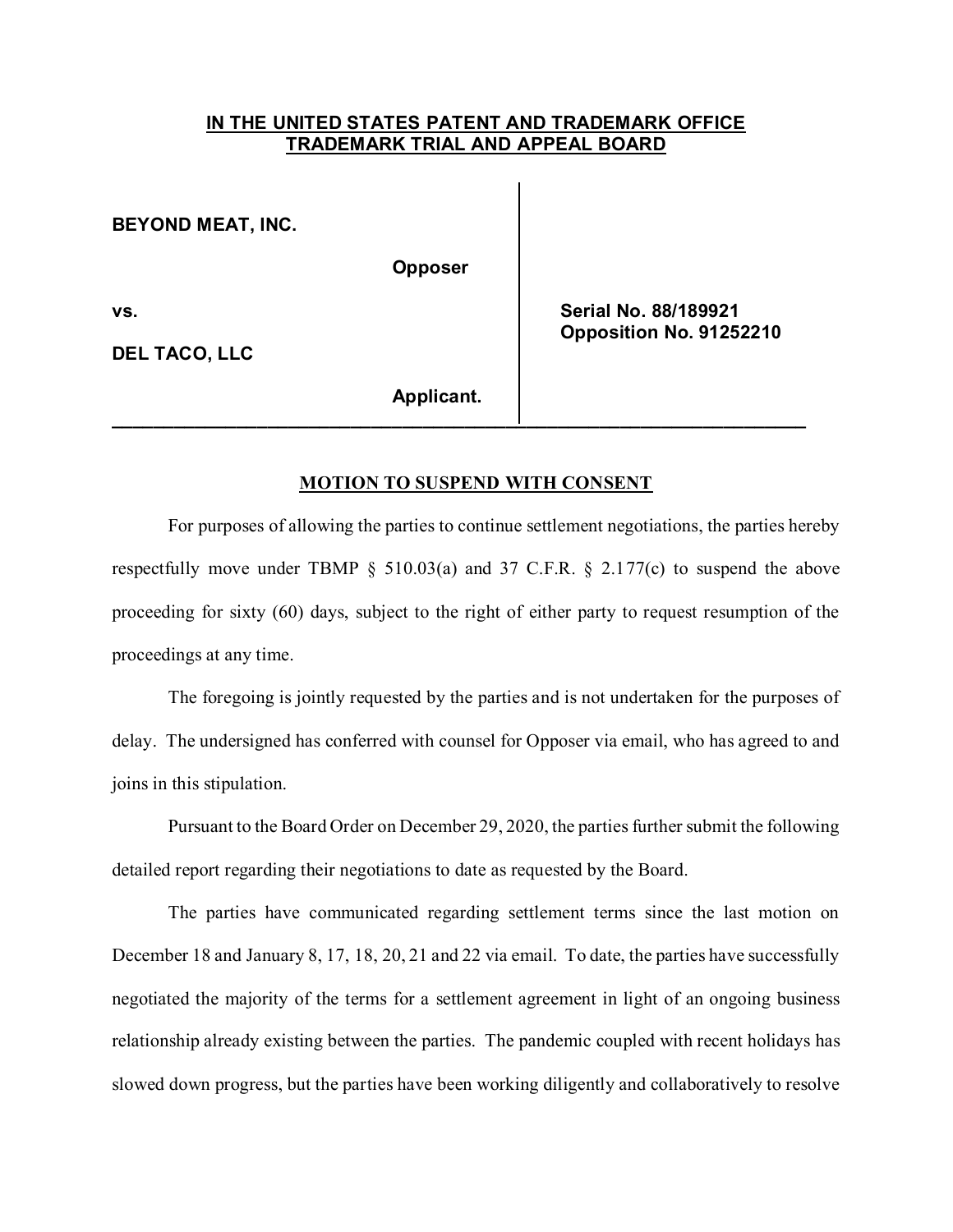the matter. The parties anticipate that the final points of negotiation will be resolved within the next extension period barring any unexpected developments.

Date: January 25, 2021 Respectfully submitted,

DINSMORE & SHOHL LLP

 April L. Besl, Esq. 255 East Fifth Street, Suite 1900 Cincinnati, OH 45202 Telephone: (513) 977-8527 Facsimile: (513) 977-8141 E-mail: [april.besl@dinsmore.com](mailto:april.besl@dinsmore.com) *Attorney for Del Taco, LLC /s/ April L Besl*